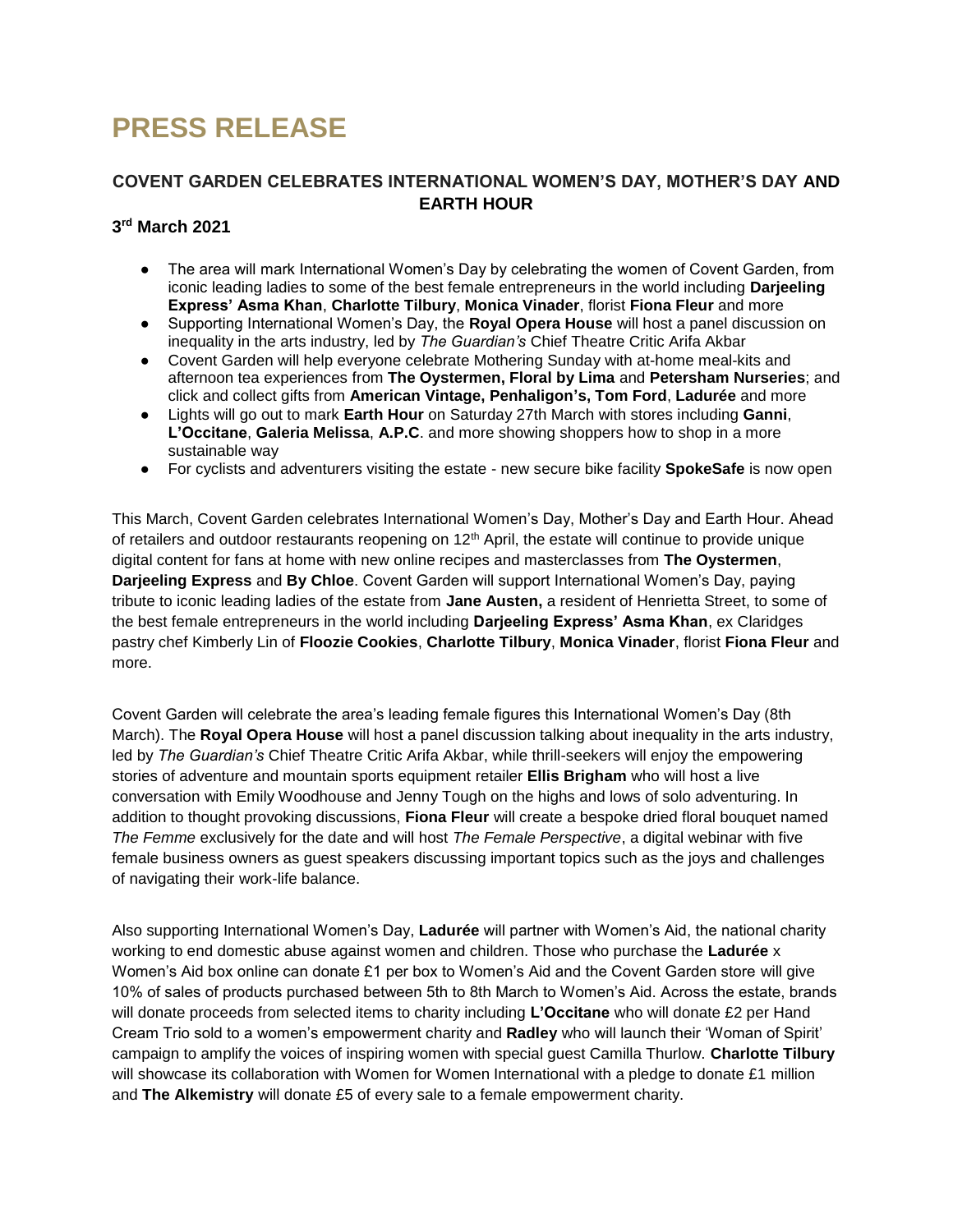Those who prefer to wait just a few weeks to take Mum for a date in Covent Garden can purchase gift vouchers for restaurants including **Balthazar, Cora Pearl, Petersham Nurseries**, **The Ivy Market Grill**, **Frenchie**, **Cinnamon Bazaar**, **Sticks 'N Sushi**, and **The Frog**. For an unforgettable at home dining experience, **The Oystermen's Seafood & Sake Experience** will run from 10th - 20th March, promising to deliver an incredible feast paired with three wonderful Sakes. Covent Garden will bring the dining out experience to eating in for Mother's Day with **Darjeeling Express'** seven course menu for two, **Cinnamon Bazaar's** four course Indian feast, **Floral by LIMA's** special Peruvian box or **The Frog's HAME by Adam Handling** fine dining box with dishes including Lobster wagyu and truffle roasted chicken. Those missing indulging in sweet treats on the Piazza can purchase a **Hotel Chocolat** chocolate hamper or one of **Petersham Nurseries'** hampers with creams and caramels, bubbles and more. For the tea drinking Mum, **Mariage Freres** will offer special tea sets, with over 1,000 tea blends and extensive tea paraphernalia.

Home cooks looking to whip up something delicious can visit Covent Garden's website where recipes for the whole family can be found from Head Chefs at **The Oystermen**, **Darjeeling Express** and **By Chloe**. Those looking to whip up breakfast on Mother's Day can try **By Chloe's** oat banana pancakes, or for dinner inspiration, **Asma Khan's** Paneer Pulao is a must-try dish. **The Oystermen** will also show everyone how to shuck oysters perfectly.

Ahead of Covent Garden's retailers reopening on Monday 12th April, shoppers in search of Mother's Day gifts can continue to book virtual appointments at Covent Garden's **Ganni, BA&SH**, **Burberry** and more, or click and collect gifts at stores including **American Vintage**, **Kick Game** and **Dior**. The personal shopping team at **Ganni** are hosting virtual appointments, while **The Alkemistry** has a WhatsApp service with next day click and collect on offer. **BA&SH** is hosting virtual appointments twice a week, **Burberry** is open for virtual appointments throughout each week and **Galeria Melissa** is also hosting WhatsApp shopping sessions. For skincare and beauty gifts, **Penhaligon's** is offering one to one fragrance consultations, **Tom Ford** is offering beauty consultations and **Deciem** is hosting virtual skincare consultation sessions. **L'Occitane** is offering free one-on-one sessions with an expert to help everyone find a skincare routine that suits them and those who shop online at **Molton Brown** can purchase a limited edition gift set and request complimentary gift wrapping. Plus, florist **Fiona Fleur** continues to deliver bespoke dried floral arrangements across London and **Ladurée** will offer special Mother's Day gift sets featuring macarons, cake, pink champagne and more.

As part of Covent Garden's vision to make the estate a greener and more sustainable destination, Covent Garden will celebrate Earth Hour from 8:30pm to 9:30pm on Saturday 27th March and will switch lights off across the estate including the Market Building and Floral Street. Covent Garden stores including **Ganni**, **L'Occitane**, **Galeria Melissa** and **A.P.C.** have recycling schemes to help extend the life cycle of clothes and those wanting to shop more sustainably can browse **Radley's** Responsible range. New to the estate, Covent Garden has welcomed urban mobility company **Spokesafe** to Long Acre to offer cyclists a secure space to park bikes, alongside E-bikes chargers, lockers, a repair station and multiple air pumps.

-Ends-

@CoventGardenLDN #CoventGarden coventgarden.london